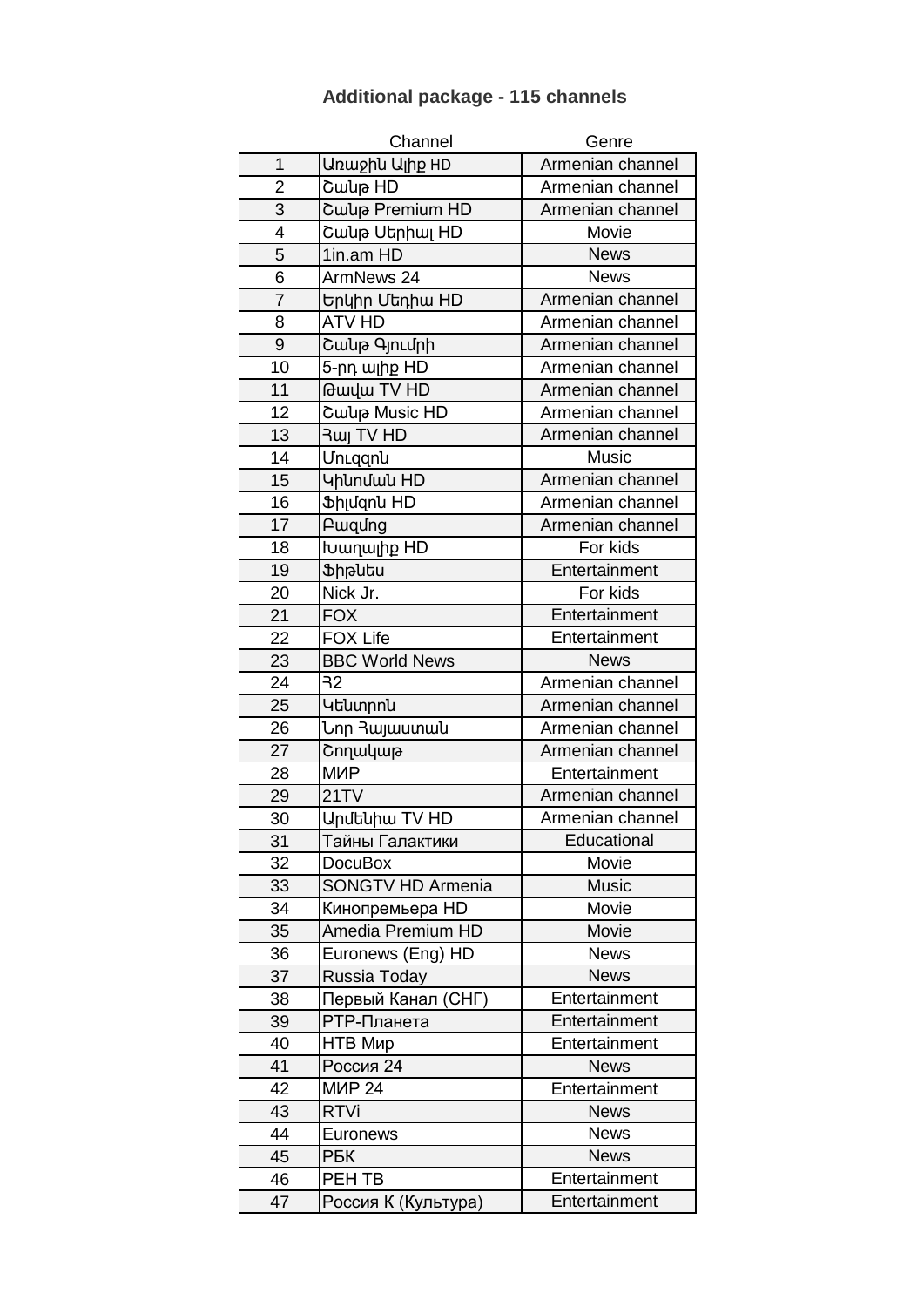| 48 | <b>CTC</b> International   | Entertainment |
|----|----------------------------|---------------|
| 49 | <b>TLC</b>                 | Entertainment |
| 50 | Русская Ночь               | Adult         |
| 51 | Al Jazeera (Ar)            | <b>News</b>   |
| 52 | <b>CNBC</b>                | <b>News</b>   |
| 53 | Бобёр ТВ                   | Entertainment |
| 54 | Пятый Канал                | <b>News</b>   |
| 55 | Ностальгия                 | Entertainment |
| 56 | <b>KBH TB</b>              | Entertainment |
| 57 | Домашний International     | Entertainment |
| 58 | Перец International        | Entertainment |
| 59 | Восьмой Канал              | Entertainment |
| 60 | Nickelodeon                | For kids      |
| 61 | Звезда                     | Entertainment |
| 62 | Zee TV                     | Movie         |
| 63 | Телекафе                   | Entertainment |
| 64 | Кухня ТВ                   | Entertainment |
| 65 | <b>VIP Megahit</b>         | <b>Music</b>  |
| 66 | <b>Hybrid Rest</b>         | Entertainment |
| 67 | Fashion TV                 | Entertainment |
| 68 | Baby TV                    | For kids      |
| 69 | Travel+Adventure           | Entertainment |
| 70 | FashionBox                 | Entertainment |
| 71 | <b>Discovery Channel</b>   | Educational   |
| 72 | <b>Discovery Science</b>   | Educational   |
| 73 | <b>National Geographic</b> | Educational   |
| 74 | Viasat Nature HD / Viasat  | Educational   |
| 75 | History                    | Educational   |
| 76 | Детский мир                | For kids      |
| 77 | <b>Disney Channel</b>      | For kids      |
| 78 | E TV                       | Entertainment |
| 79 | Детский                    | For kids      |
| 80 | 365 дней ТВ                | Entertainment |
| 81 | Время                      | <b>News</b>   |
| 82 | ЖИВИ!                      | Entertainment |
| 83 | НТВ-Право                  | Entertainment |
| 84 | HD Fashion & LifeStyle     | Entertainment |
| 85 | <b>Outdoor Channel</b>     | Entertainment |
| 86 | Загородная Жизнь           | Entertainment |
| 87 | National Geographic Wild   | Educational   |
| 88 | <b>Animal Planet</b>       | Educational   |
| 89 | <b>ZooПарк</b>             | Educational   |
| 90 | <b>VH1 Europe</b>          | Music         |
| 91 | Europa Plus TV             | <b>Music</b>  |
| 92 | <b>Bridge TV</b>           | <b>Music</b>  |
| 93 | <b>MTV 90's</b>            | <b>Music</b>  |
| 94 | <b>MTV 80's</b>            | <b>Music</b>  |
| 95 | <b>THT Music</b>           | <b>Music</b>  |
| 96 | 360 Tune Box               | <b>Music</b>  |
| 97 | Музыка Первого             | Music         |